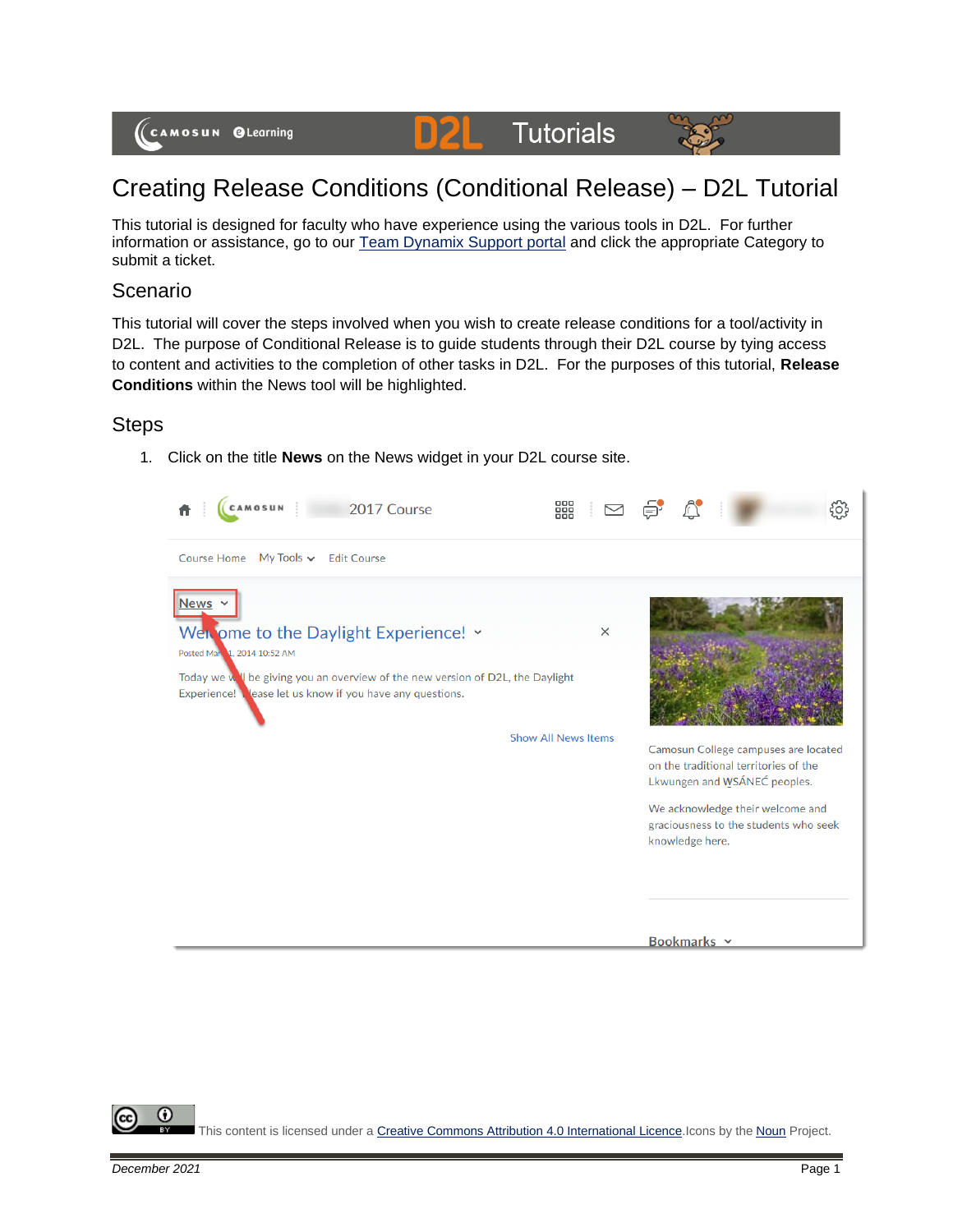| CAMOSUN<br>2017 Course<br>青.                                                                                                              | 器   ∞ ● ☆             |                 | ò,            |
|-------------------------------------------------------------------------------------------------------------------------------------------|-----------------------|-----------------|---------------|
| Course Home My Tools v Edit Course                                                                                                        |                       |                 |               |
| <b>News</b>                                                                                                                               |                       |                 |               |
| <b>New Item</b><br>More Actions $\sim$<br><b>Show Search Options</b><br>Search For<br>₽                                                   |                       |                 |               |
| 貪<br><b>Delete</b>                                                                                                                        |                       |                 |               |
| $\Box$<br>Title                                                                                                                           | <b>Start Date</b>     | <b>End Date</b> | <b>Status</b> |
| $\Box$<br>Welcome to the Daylight Experience! $\sim$                                                                                      | Mar 21, 2014 10:52 AM | ٠               | Published     |
| Today we will be giving you an overview of the new version of D2L, the Daylight Experience! Please let us know if you have any questions. |                       |                 |               |
|                                                                                                                                           |                       | 20 per page     | $\checkmark$  |

2. Click **New Item** (or edit an existing News item in your list).

3. Give your News item a **Headline** and **Content**, and set the **Availability options** as required.



 $\odot$ This content is licensed under [a Creative Commons Attribution 4.0 International Licence.I](https://creativecommons.org/licenses/by/4.0/)cons by the [Noun](https://creativecommons.org/website-icons/) Project.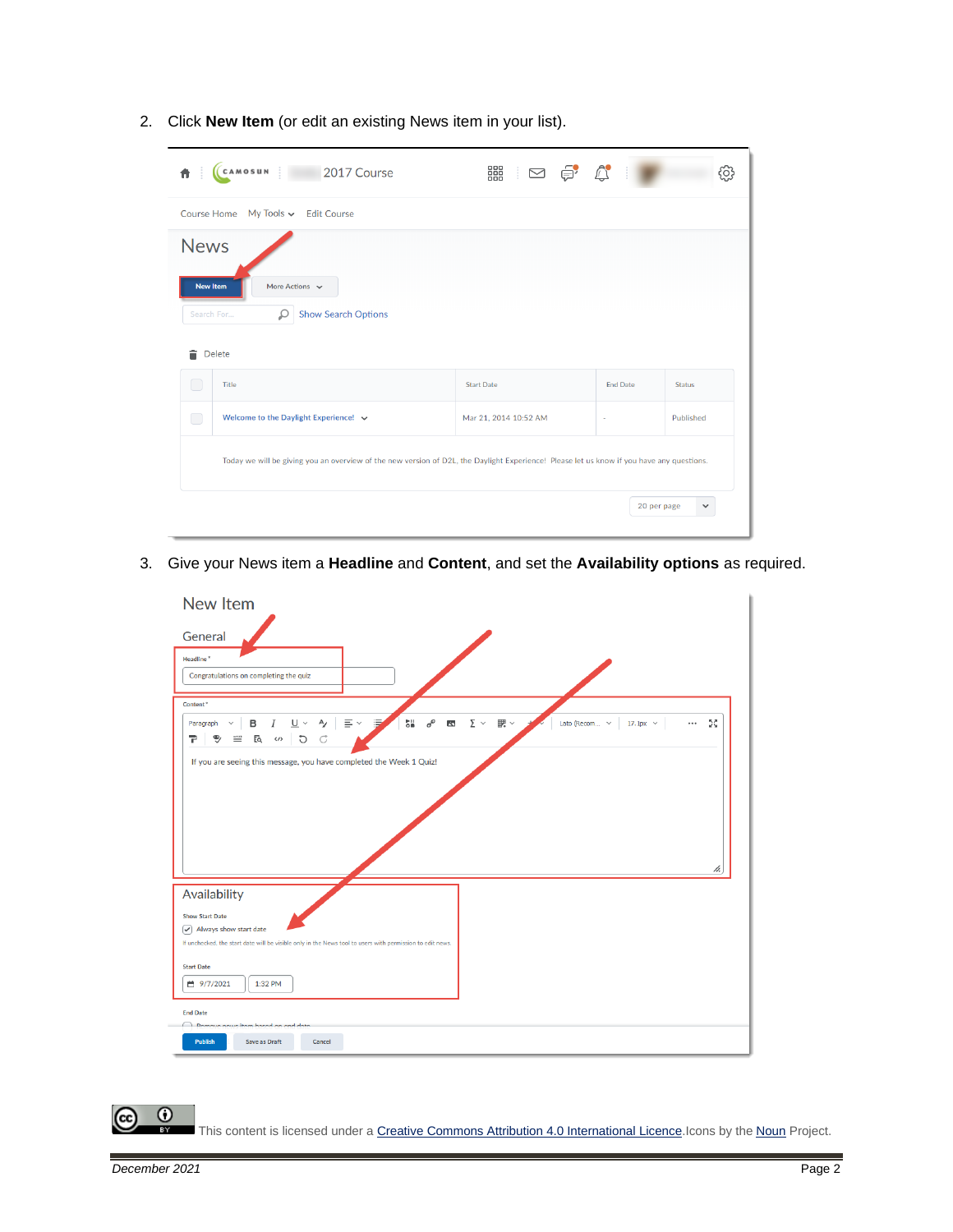4. Scroll down the page and, under **Additional Release Conditions**, click on the **Create and Attach** button.

| Availability                                     |                                                |            |                                                                                                           |
|--------------------------------------------------|------------------------------------------------|------------|-----------------------------------------------------------------------------------------------------------|
| <b>Show Start Date</b><br>Always show start date |                                                |            | If unchecked, the start date will be visible only in the News tool to users with permission to edit news. |
| <b>Start Date</b>                                |                                                |            |                                                                                                           |
| 4-17-2018                                        | 2:53 PM                                        | <b>Now</b> |                                                                                                           |
|                                                  | Canada - Vancouver                             |            |                                                                                                           |
| <b>End Date</b>                                  |                                                |            |                                                                                                           |
|                                                  | Remove news item based on end date             |            |                                                                                                           |
| 4-18-2018                                        | 12:00 AM                                       | Now        |                                                                                                           |
|                                                  | Canada - Vancouver                             |            |                                                                                                           |
| <b>Attachments</b>                               |                                                |            |                                                                                                           |
| Add a File                                       | <b>Record Audio</b>                            | Record J   | deo                                                                                                       |
|                                                  | Additional Release Conditions                  |            |                                                                                                           |
| <b>Attach Existing</b>                           | <b>Create and Attach</b>                       |            | <b>Remove All Conditions</b>                                                                              |
|                                                  | There are no conditions attached to this item. |            |                                                                                                           |
| <b>Publish</b>                                   | <b>Save as Draft</b>                           | Cancel     |                                                                                                           |

5. In the pop-up box, select the **Condition Type** you wish to attach to your News item. For the purposes of this tutorial, we will select **Completed Quiz Attempt**.

|                        |                                                                   |                    | <b>Create a New Release Condition</b><br>$\times$      |
|------------------------|-------------------------------------------------------------------|--------------------|--------------------------------------------------------|
|                        |                                                                   |                    | Release this item when the following condition is met: |
|                        |                                                                   |                    | <b>Condition Type</b>                                  |
|                        |                                                                   |                    | -- Select Condition Type --<br>$\checkmark$            |
| Availability           |                                                                   |                    | Score on associated rubric                             |
|                        |                                                                   |                    | No posts authored in topic                             |
| <b>Show Start Date</b> |                                                                   |                    | <b>Dropbox</b>                                         |
| Always show start date | If unchecked, the start date will be visible only in the News too |                    | Submission to dropbox                                  |
| <b>Start Date</b>      |                                                                   |                    | Receive feedback on dropbox submission                 |
| 4-17-2018              | $2:53$ PM                                                         | Now                | Score on associated rubric                             |
|                        | Canada - Vancouver                                                |                    | No submission to dropbox                               |
| <b>End Date</b>        |                                                                   |                    | Grades                                                 |
|                        | Remove news item based on end date                                |                    | Grade value on a grade item                            |
| 4-18-2018              | 12:00 AM                                                          | Now                | Score on associated rubric                             |
|                        | Canada - Vancouver                                                |                    | No grade received                                      |
| Attachments            |                                                                   |                    | Quizzes                                                |
|                        |                                                                   |                    | Score on a quiz                                        |
| Add a File             | Record Audio                                                      | <b>Record Vide</b> | <b>Completed quiz attempt</b>                          |
|                        | <b>Additional Release Conditions</b>                              |                    | Score on selected questions                            |
|                        |                                                                   |                    | Score on associated rubric                             |
| <b>Attach Existing</b> | Create and Attach                                                 | Ė                  | No completed quiz attempt                              |
|                        | There are no conditions attached to this item.                    |                    | Surveys                                                |
|                        |                                                                   |                    | Completed survey attempt                               |
| <b>Publish</b>         | Save as Draft                                                     | Cancel             | No completed survey attempt                            |

 $\overline{0}$ (cc

This content is licensed under [a Creative Commons Attribution 4.0 International Licence.I](https://creativecommons.org/licenses/by/4.0/)cons by the [Noun](https://creativecommons.org/website-icons/) Project.